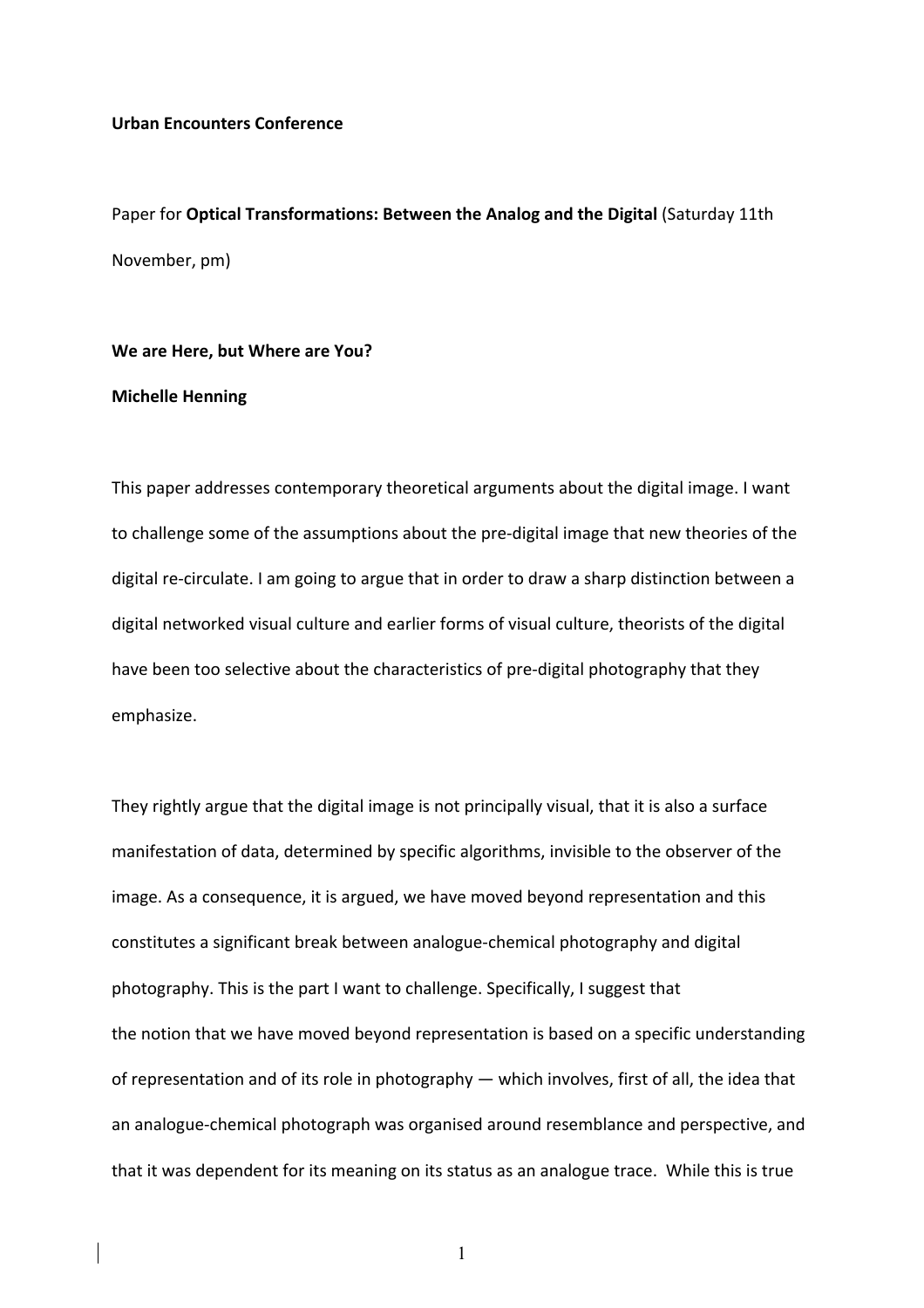of certain kinds of photographic practices, it is not invariably or essentially the case. More worryingly, digital image theorists sometimes repeat ideas about photographs that photography theorists might have thought had already been quashed. For example, William Mitchell writes "Images in the post-photographic era can no longer be guaranteed as visual truth  $-$  or even as signifiers with stable meaning and value" - the problematic part of the sentence is that "no longer" - as if photographs had ever been guaranteed truths, or had stable, incontestable meanings.

In my view, theories of the digital have a tendency to exaggerate the break between digital and analogue and to assume that all photography prior to the digital image can be lumped together as one medium, one technology and one set of practices. I want to give some perspective, to temper a little this notion of a dramatic historical rupture, and to complicate the notion of photographic representation.

I do not dispute that photographs can be traces of the real, that they can be about the "having -been-there" of an object, that they represent things in the world, nor that they can possess relatively stable significance. Rather, what I dispute is the idea that this is an adequate characterisation of the analogue chemical image, against which to contrast a new kind of digital networked image.

I am going to use 1930s American documentary photographs, by John Gutmann, Walker Evans and Helen Levitt, to rethink the assumptions about analogue, chemical photography implicit in these theories. I will start with the most famous of the three photographs I want to discuss here, which is the only one which is not an "urban" photograph: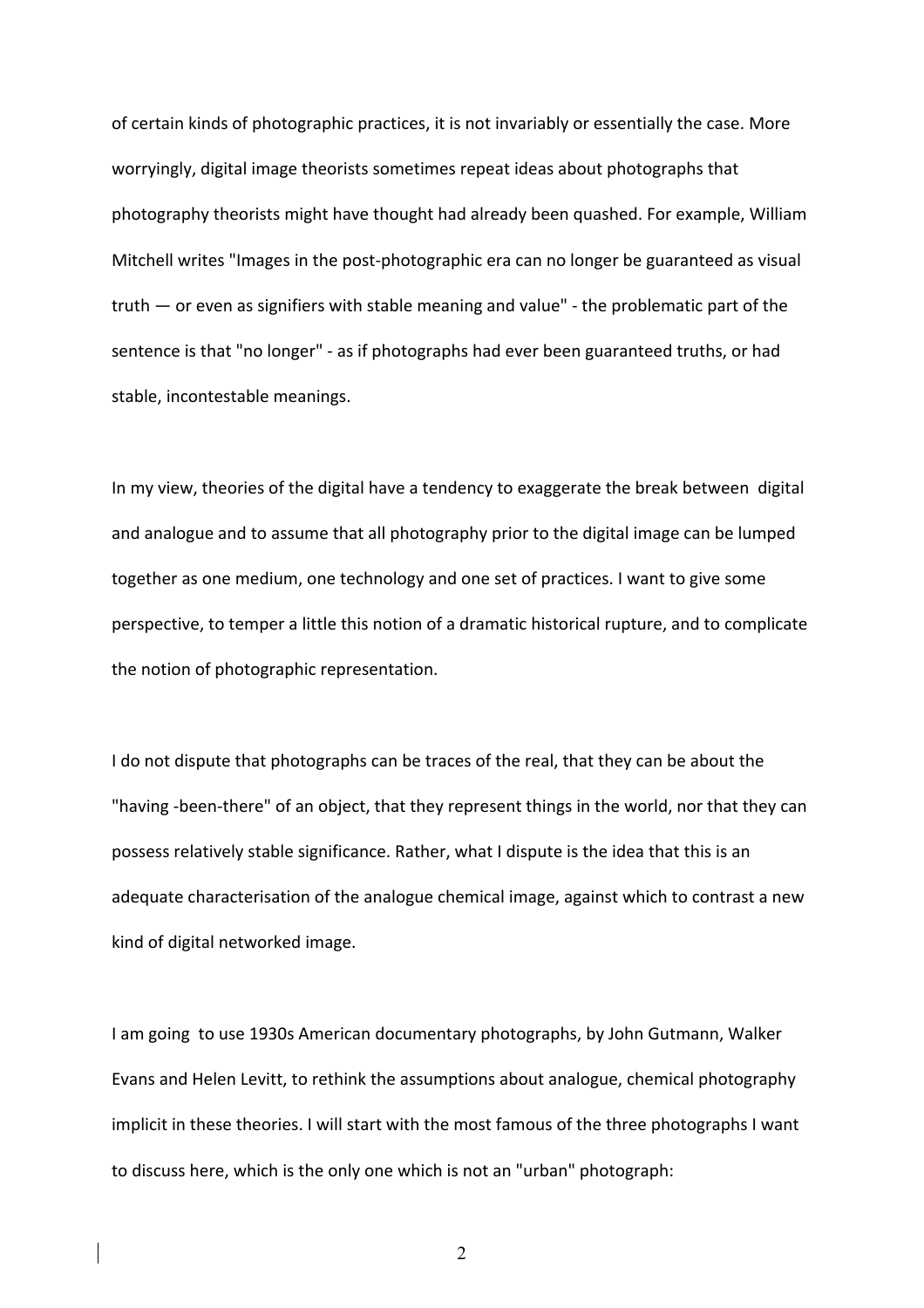This is Walker Evans, *Kitchen Wall in Bud Field's Home, Hale County, Alabama, 1936.* It was taken as part of Evans' work with the writer James Agee on the project of photographing Alabama sharecroppers and their homes, a project which resulted in the 1941 book *Now Let* Us Praise Famous Men. Evans rejected humanist, sentimental documentary for an attention to surface and wear and tear  $-$  not only on the faces of his subjects but on the physical objects that surround them, especially the wood walls of their dwellings. Agee too focussed excessively on this wood in his text, writing, for example:

"wherever the weathers of the years have handled it, the wood of the whole of this house shines with the noble gentleness of cherished silver"

"the great and handsome scars of this vertical and prostate wood"

In Evans photograph, as in Agee's text, wood is attended to in extreme detail, in all its materiality and physical presence, and yet at the same time it stands for something other than itself, representing the lives of the sharecroppers.. In other words, in the photograph and in the text, distressed or weather-worn wood is simultaneously literal and metaphorical.

I have deliberately chosen this photograph because it shares several qualities with the other two photographs I am going to discuss: first of all, it is the image of a surface parallel to the camera lens, there is only a shallow depth and very little sense of perspectival space. It is a compressed, flattened, self-consciously modern rendering of pictorial space. It is attentive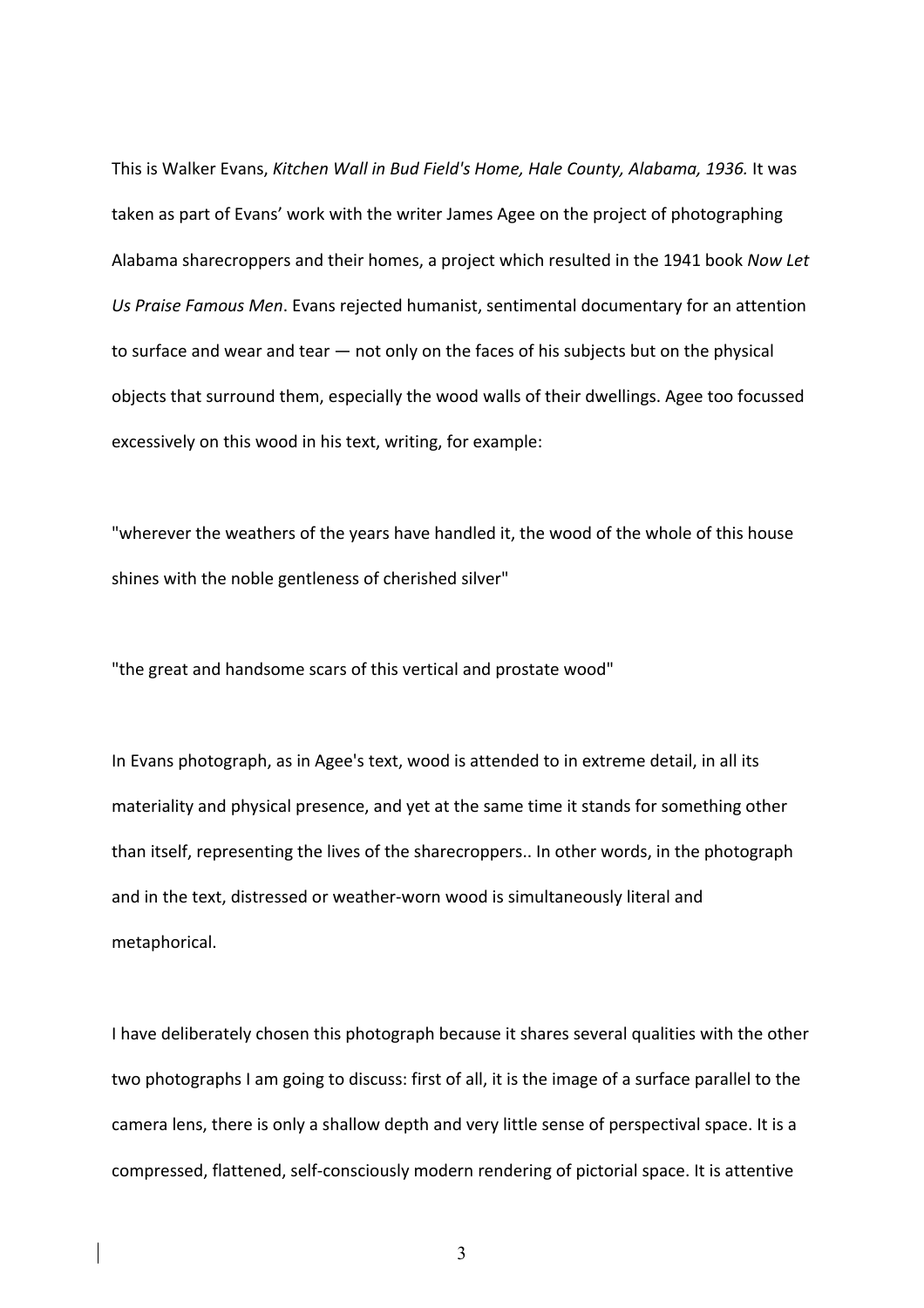to material detail, yet it seems to be "about" something other than what it is "of". As part of the book *Now Let Us Praise Famous Men*, it is also part of a new kind of American documentary realism. In a 1988 essay on this book. TV Reed wrote:

"Written near the end of the thirties when the vast mound of documentation seemed to have buried reality rather than to have clarified it, *Praise* embodies the proposition that representational systems are always inadequate, always miss the real, but that this inevitable inadequacy calls for greater aesthetic-political reflexivity and commitment rather than abandonment of the attempt to imagine the real." (Reed 156)

He also says that the book is "fuelled by fury" against the documentary genre that claimed to give readers and viewers a direct access to the real, especially to the reality of the impoverished and underprivileged. This photograph, in other words, is part of a kind of anti-documentary (or reflexive documentary) practice that attempts to challenge the notion of representation as a means of direct access to the real.

The second photograph I want to turn to is from the same year (or possibly the following year - the date is a little uncertain). It is John Gutmann's, *We Are Here But Where Are You?* taken in San Francisco, in either 1936 or 1937.

Unlike the Walker Evans photograph, the image is completely flat: there is no scene, no depth, though there is texture. In this respect, it veers towards pure reproduction, like a photograph of a painting, or Xerox copy of a written text. This is a photograph that almost completely erases itself as photograph and presents itself as just a text or surface to be read. In terms of depiction, it offers nothing but boards blocking any kind of scenic view.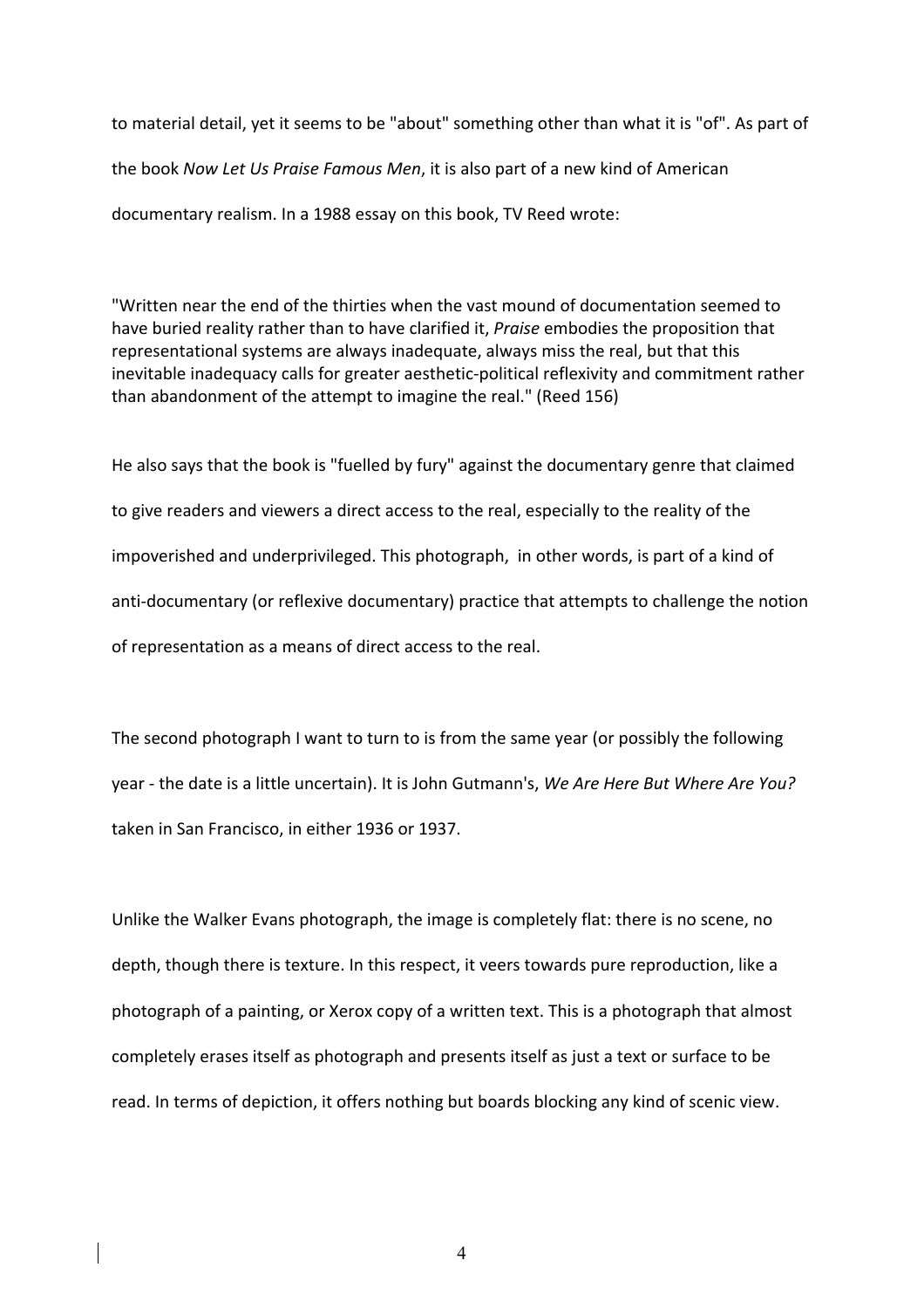Indeed it is hard to know whether this is a horizontal or vertical surface and there are no clues to help the viewer mentally organise the picture into a scene.

Like Evans, Guttmann is attentive toward the grain of the wood, but the boards are not just scrawled on but stabbed, burned or shot, peppered with tiny marks. As with the accidental traces of cooking in Evans photograph, the whole surface is the result of human activity. And yet, there is no-one and almost no-thing in this image: "We are here" it says, but noone is visible. The question "where are you"? is clearly written for the absent addressees, Sophie and Mae, but it also implicates "you", the reader-viewer, raising the question of where you (or Gutmann) are standing. We are given a date that Sophie and Mae were present but, at the point when the photograph is taken and at the point when it is being viewed, they are gone. The photograph is not simply a trace of the past, but a trace of a trace of the past: and while we can safely assume the message is no longer still "live" eighty years later, it is unclear whether it was already a dead letter, a defunct piece of communication at the point when Gutmann took the photograph.

As with Evans' photo, this photograph has a content that is not present in the picture. These marks, these boards, this writing all suggest a story of loss and displacement, consistent with the dust-bowl and the great migration of this period. Arguably, this is a portrayal of a new kind of American experience of internal migration and separation.

The image draws us into a conversation, in which we, like Gutmann, are interlopers or eavesdroppers. This is a story of everyday missed encounters and frustrations, suggested not just by the legible text but also by the crossings-out, and the other marks.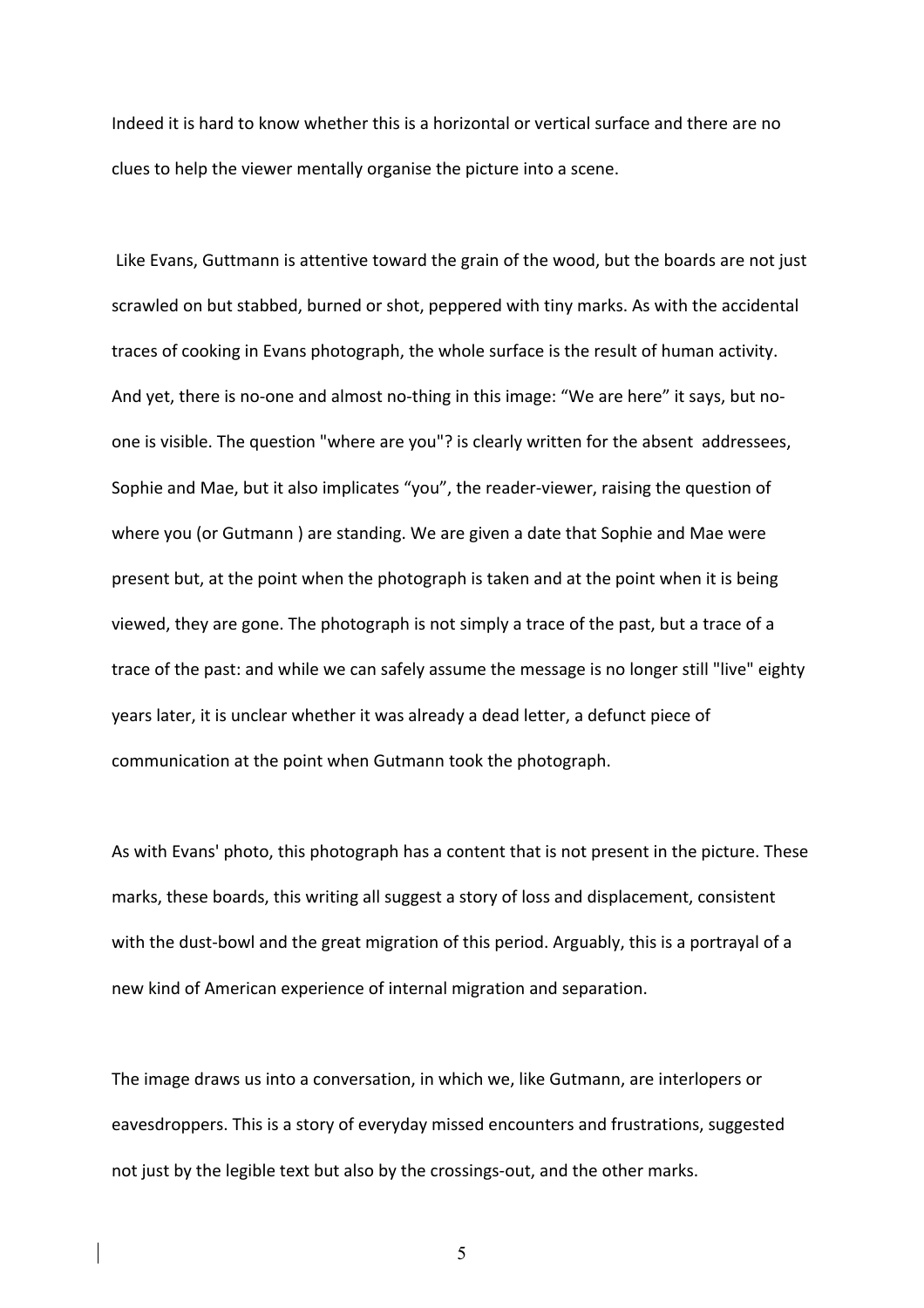The photograph does not (as pre-digital snapshots did) say flatly "I (or it) was here", or in the case of mobile phone images "here I am, now". It differentiates itself from both the snapshot and the realist documentary image by refusing to be what Roland Barthes termed a "certificate of presence". It deals not only with what is before the camera, but in what is not there, what has slipped from view. It represents something both immediate and proximate and at the same time, out of reach, ungraspable.

I am going to end with one final image: an untitled photograph by Helen Levitt, *taken in* New York 1938-1940. At first sight, this photograph of the chalk inscription "Button to Secret Passage Press" might be read as about the creative imagination of the child, particularly in the context of Levitt's wider work, and her interest in children and in their use of New York urban space as a space for play. But we can also read it as a reflection on the act of taking a photograph.

As with Gutmann's photograph, we are presented this text at the expense of a scene. We face the stone wall of a building, on which chalked writing implies another world beneath or behind this barrier. The drawn button suggests a kind of magic, in which something becomes real simply by its being depicted. In the nineteenth century photography had lent itself to magic and spiritualism because of its capacity to conjur into presence that which was not physically present. Button pressing too is a kind of modern magic. Push-buttons set off a chain of events that have no direct relationship with the fingertip action of pressing them. They are associated with a kind of capriciousness and irresponsibility, as well as with a sense of power. On the one hand we have the human freedom to press the button, a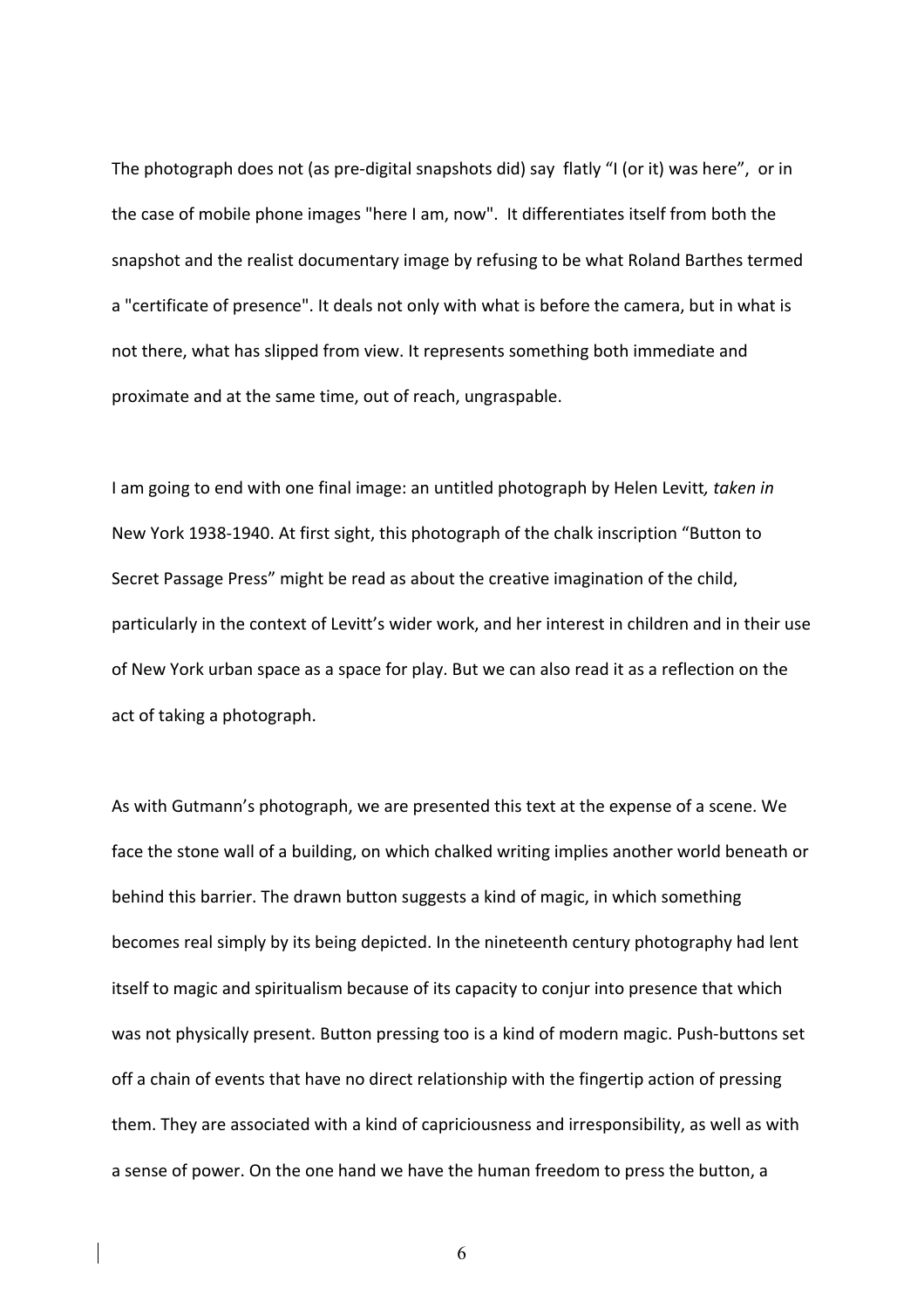gesture that requires no skill at all, on the other a program, a black-boxed sequence of events, over which the button-presser has no control.

The button on the camera which sets off the shutter opens the way to a secret passage which is the image. There are two ways of thinking about photography: one which says the camera is a positivist tool, which can depict only that which is placed before it, can only skim the surfaces of things; and another which sees the camera as penetrating beneath the surface of things, revealing an 'optical unconscious' (Walter Benjamin would say it is capable of both of these, simultaneously).

Positivism asserts that there are no hidden depths, no dark places inaccessible to human knowledge or to science: all it knows is surface. The street tells us otherwise: a place of marks and runes, of messages that are not for us and passages we cannot enter. It marks the borders of private and public space. This is where we can link the idea of a photography that does not straightforwardly represent back to the theme of urban encounters: for what we encounter on the street is not all surface: there are doors, entrances, secret passages to inside-worlds and underworlds. The street, the exterior space of the city, always points elsewhere, inside, to what is concealed and off-limits. Photography can do this too.

One argument is that what is off -limits and out of scene is a social reality that the photograph fails to penetrate: big data, complex algorithms, the machinations that produce the visual image. Another argument (mine) is that the photograph has always had and, still has, the potential to depict what is not before it: that representation has never been simply a matter of traces of past moments and events.